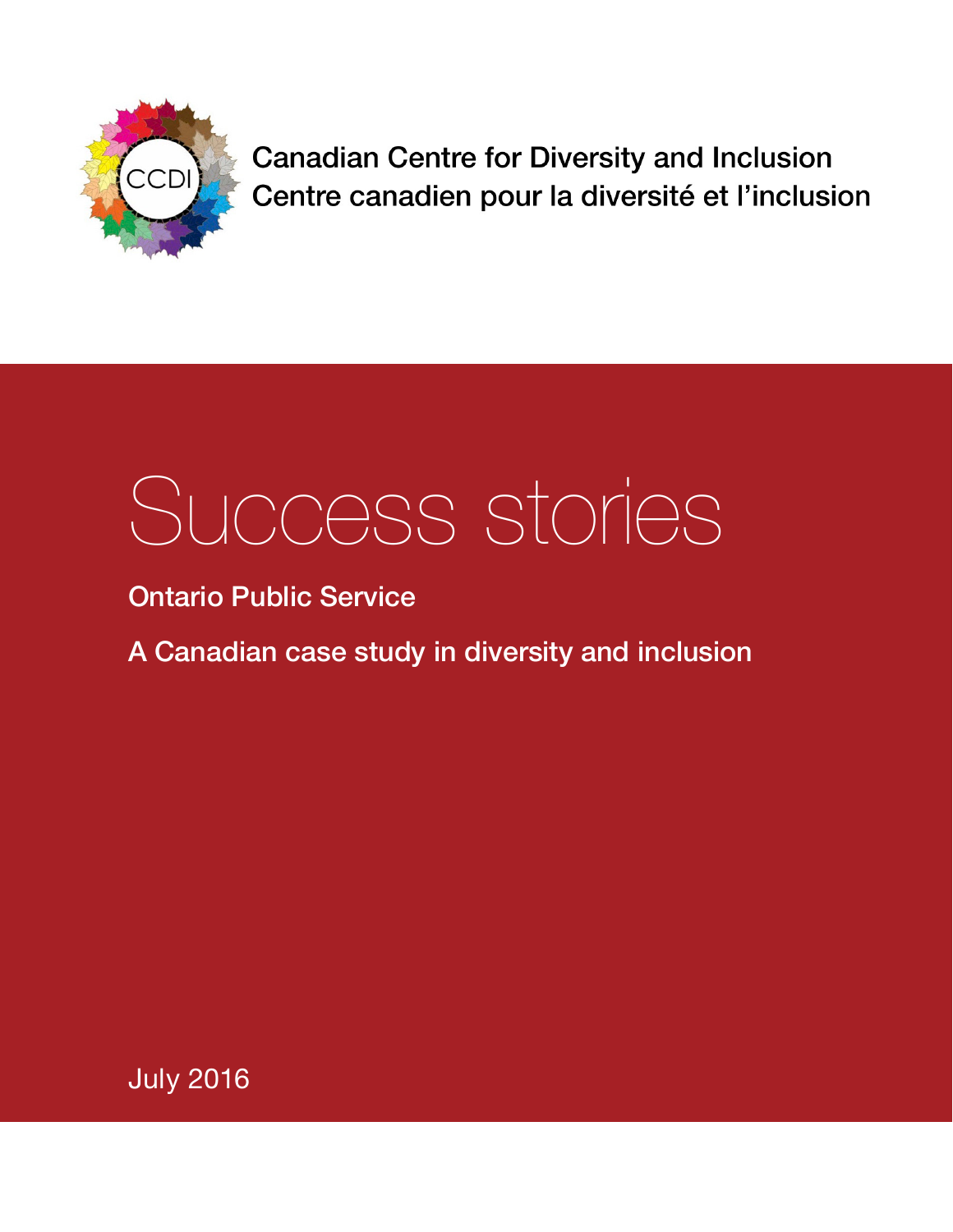#### **Ontario Public Service: A Canadian success story in diversity and inclusion**

By Brenda van Ginkel, Associate, with research by Andre Gordon, Research Associate. Thanks to the Inclusion Unit of the Ministry of Government and Consumer Services for the Government of Ontario, for talking with us about their initiative with ServiceOntario.

# Reducing mental health's stigma for more inclusive workplaces

It's widely acknowledged that more sick days are a result of mental health issues such as stress, anxiety and depression than other health issues. According to the Canadian Mental Health Association, "Mental illnesses cost Canadian employers billions of dollars in absenteeism or sick days, 'presenteeism' (coming to work, even when the employee can't work well), disability and other benefits, and lost productivity."

Yet the social stigma that exists for mental health (and illness) often means that related issues are not easily discussed among managers and employees. And though there are more programs addressing inclusion for people with disabilities and public awareness of mental health is growing, this stigma affects productivity and performance, and ultimately, customer care.

ServiceOntario set out to do something about that. As part of the Ontario Public Service (OPS), and part of the Ministry of Government and Consumer Services, ServiceOntario is responsible for delivering services on behalf of government. The organization acts as a gateway to many of the services provided by the Ontario government for the businesses and people of the province. We talked with the Inclusion Unit for the Ministry of Government and Consumer Services about how they created the strategy and initiatives that helped the people within ServiceOntario talk about mental health and create workplaces that are safe and inclusive.

### Supporting an organizational approach for mental health

In 2012, the Inclusion Unit launched an Inclusive Leadership series for those in management and leadership roles at ServiceOntario, with three modules addressing issues and attitudes in the workplace and one module specifically dedicated to mental health. This mandatory training was offered face-to-face in its first year, with learning materials published online and subsequently folded into the on-boarding process for ServiceOntario's newly hired managers.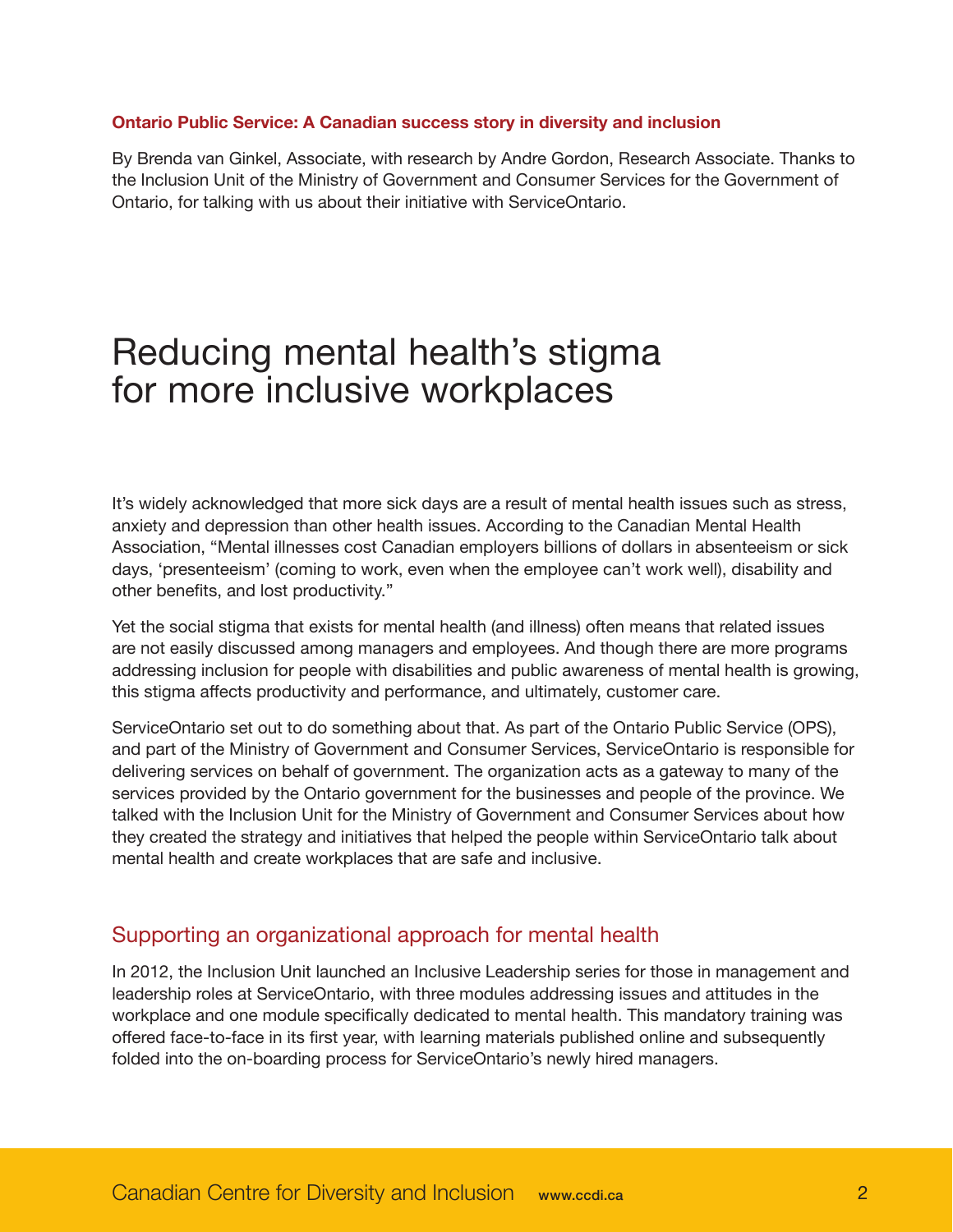In 2014, ServiceOntario wanted to go deeper by developing its own mental health strategy, recognizing the impact that mental health could have on employees and their ability to serve customers in a manner consistent with the organization's vision, which was articulated as, "to meet or exceed customer expectations with our service, solutions, leadership and people… every time."

The Inclusion Unit launched the mental health strategy at the same time as an OPS-wide initiative, *Healthy Workplace, Healthy Mind*, aligning the Inclusion Unit's strategy with the wider government initiative. They appointed a Mental Health Champion for ServiceOntario to promote participation in mental health events and activities, raise awareness through open dialogue and discussion and to remind managers and staff of OPS accommodation processes.

The mental health action plan for ServiceOntario focused on creating a culture conducive to positive attitudes towards mental health by:

- Increasing awareness of mental health within ServiceOntario;
- Using education and communication to reduce fear, stigma and discrimination;
- Providing appropriate workplace accommodations as needed.

The Inclusion Unit also leveraged the OPS-wide initiative in developing an educational and knowledge-based program for all Ministry of Government and Consumer Services employees, *Mental Health Works*, to promote awareness of mental health and the associated stigma and to support employees with resources. An overall wellbeing initiative was also piloted in ServiceOntario with resources to address health for body and mind, which is now being expanded to more ServiceOntario employees.

# From research to planning

ServiceOntario's mental health strategy and action plan was based on research and identifying the challenges and gaps to prioritize programming. Research began with learning what was happening in its workplaces and how that fit into larger trends, with analysis from:

- Focus groups with managers to identify challenges;
- Anecdotal learnings about trends and how staff are doing from casual conversations at events, branch meetings and divisional meetings;
- Customer feedback through the website, phone calls and email specifically, complaints identifying issues of diversity and accessibility;
- Tracking national trends of growing or decreasing employee-related workplace issues;
- Surveying managers to assess awareness for their obligations to address inclusion across all categories, and find out how they're incorporating accessibility.

The biggest gaps that emerged were around knowledge and trust: managers and employees didn't know enough about mental health in the workplace and employees were afraid to talk with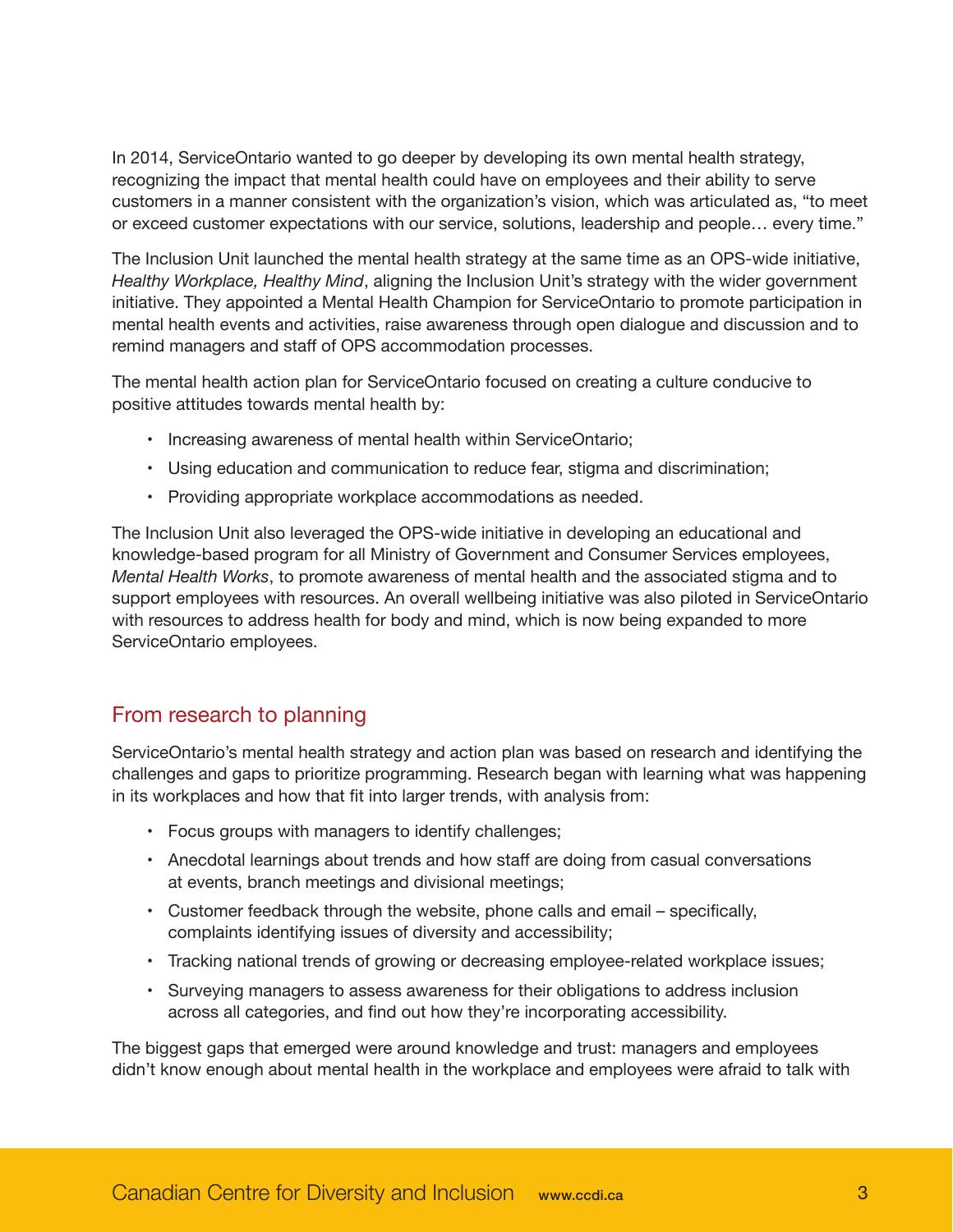managers about mental health issues. Keeping the research and strategic goals employee-centric was an effective way to open the dialogue and cultivate trust. The strategy for ServiceOntario featured a vision statement for mental health in a psychologically healthy workplace where:

- 1. Employees feel safe to confide in their managers whenever mental health becomes a "struggle or concern.
	- 2. Managers handle disclosures of mental health struggles or concerns with sensitivity, hold disclosures in confidence, and involve the employee in identifying any accommodation that might be appropriate.
	- 3. Co-workers are supportive of staff who may be struggling or appear to be struggling with mental health concerns by contributing to a psychologically safe workplace, maintaining positive relationships with their co-workers, and respecting accommodations that are put in place for any staff for any reason."

The mental health strategy supported a culture with positive attitudes towards mental health with initiatives to build awareness, reduce fear, stigma and discrimination, and to provide workplace accommodations as needed.

# Organizing for education, awareness and accommodation

The Inclusion Unit positioned mental health considerations parallel to other health issues to normalize it and help lift its stigma in the workplace. Delivering on the vision for managers and staff to feel comfortable talking together about mental health, the Inclusion Unit developed *Mental Health Works* workshops to enhance communications around mental health as it applied to the workplace and to improve awareness of the policies, procedures and resources that were in place.

While *Mental Health Works* programming created a better understanding of mental health in the workplace for managers, it also built trust among employees that ServiceOntario workplaces were safe for discussing mental health with managers or co-workers. The workshops covered issues such as support from co-workers – what that looked like and what it meant when a co-worker was suffering from a mental health issue. They also explained how accommodations could help a person work better and described processes across the OPS for accommodations.

The sessions covered welcoming employees back from mental health-related sick leave, so that people returning to work would be treated like those returning to work from other health issues and feel included, not marginalized. The workshops also guided employees to other resources.

ServiceOntario's diversity and accessibility programs are designed to help managers and employees feel engaged and valued at work. "We know this initiative is working because our staff are coming forward and speaking more openly about mental health issues. Participants at our workshops tell us they feel more empowered to have these conversations, and feel more equipped to assist staff who may be struggling or who may be returning to work from a mental health-related leave," says the head of the Inclusion Unit, Tracy Odell.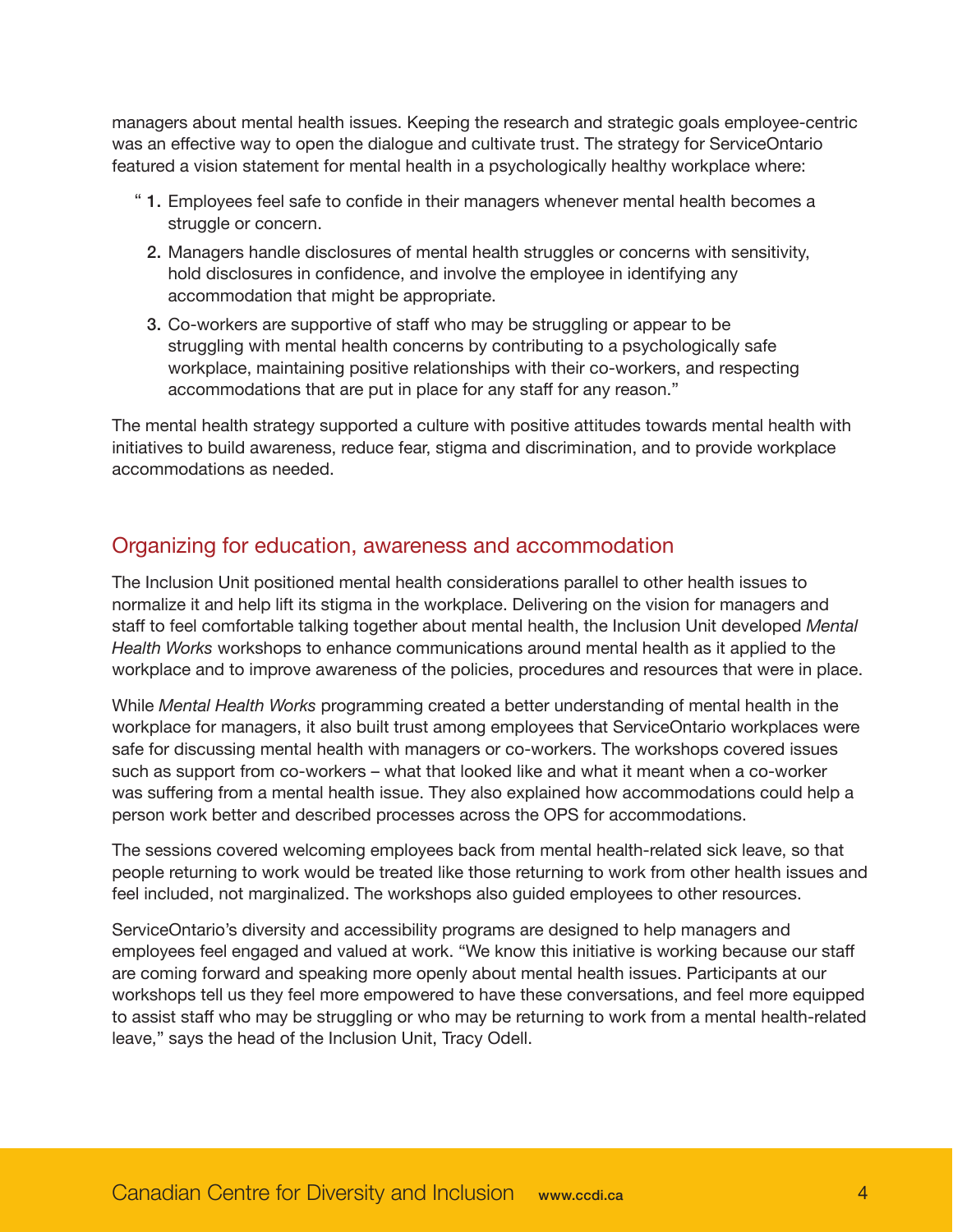## Responsive processes

ServiceOntario's mental health initiatives were designed with responsive processes in training, compliance and evaluation. When the *Mental Health Works* workshops were evaluated, 97% of respondents said their awareness about mental health in the workplace was improved. However, Ontario's geographic spread were a challenge for delivery due to limited resources for in-person training and travel. So the Inclusion Unit brought train-the-trainer workshops to managers in their Customer Care Division so they could deliver the workshop to staff across the province.

Online accessibility training processes were responsive as well. When it came to measuring effectiveness for the online training, the Inclusion Unit followed up by testing managers who had taken the modules on accessibility for their compliance with accessibility requirements.

The effectiveness of initiatives supporting accessibility compliance is also measured in annual spot checks at randomly-selected offices. Managers and their staff are tested on their knowledge of the expectations, requirements and procedures related to accessibility. The results guide the Customer Care Division and the Inclusion Unit on performance and help them adjust for the following year.

# Tactics that made a difference

ServiceOntario has seen change happen from directing attention to mental health. Awareness about mental health has improved the conversation within the workplace among managers and employees. The Inclusion Unit identified two key tactics that increased employee engagement.

#### **Be open to hearing hard truths when planning**

The Inclusion Unit learned that, while it's difficult to process negative feedback when intentions are good, it's important to have an open mind about how employees are feeling and behaving, and to be mindful in planning for programming that's effective. When *Mental Health Works* was delivered to more than 1,500 ServiceOntario employees, the interactive presentation included activities that encouraged participants to ask questions, share their opinions and challenge the status quo. The Inclusion Unit learned through the presentation sessions and the post-presentation survey that employees experiencing mental health challenges or supporting loved ones with mental health challenges felt that the interactive approach of the presentation was therapeutic in itself. The workshop cultivated discussions for people to be able to openly talk about their challenges, some for the first time.

The advice from the Inclusion Unit for others planning inititatives is to be brave enough to invite truths and value hearing what employees say they experience. Listening to employees and being thoughtful about what is shared helped the team adapt appropriate programming that addressed the needs of employees experiencing mental health challenges who wouldn't openly discuss their challenges due to stigma. After completing the workshop, the Inclusion Unit noted that many participants reported that they felt more comfortable talking about their challenges, knowing that they could get help from management.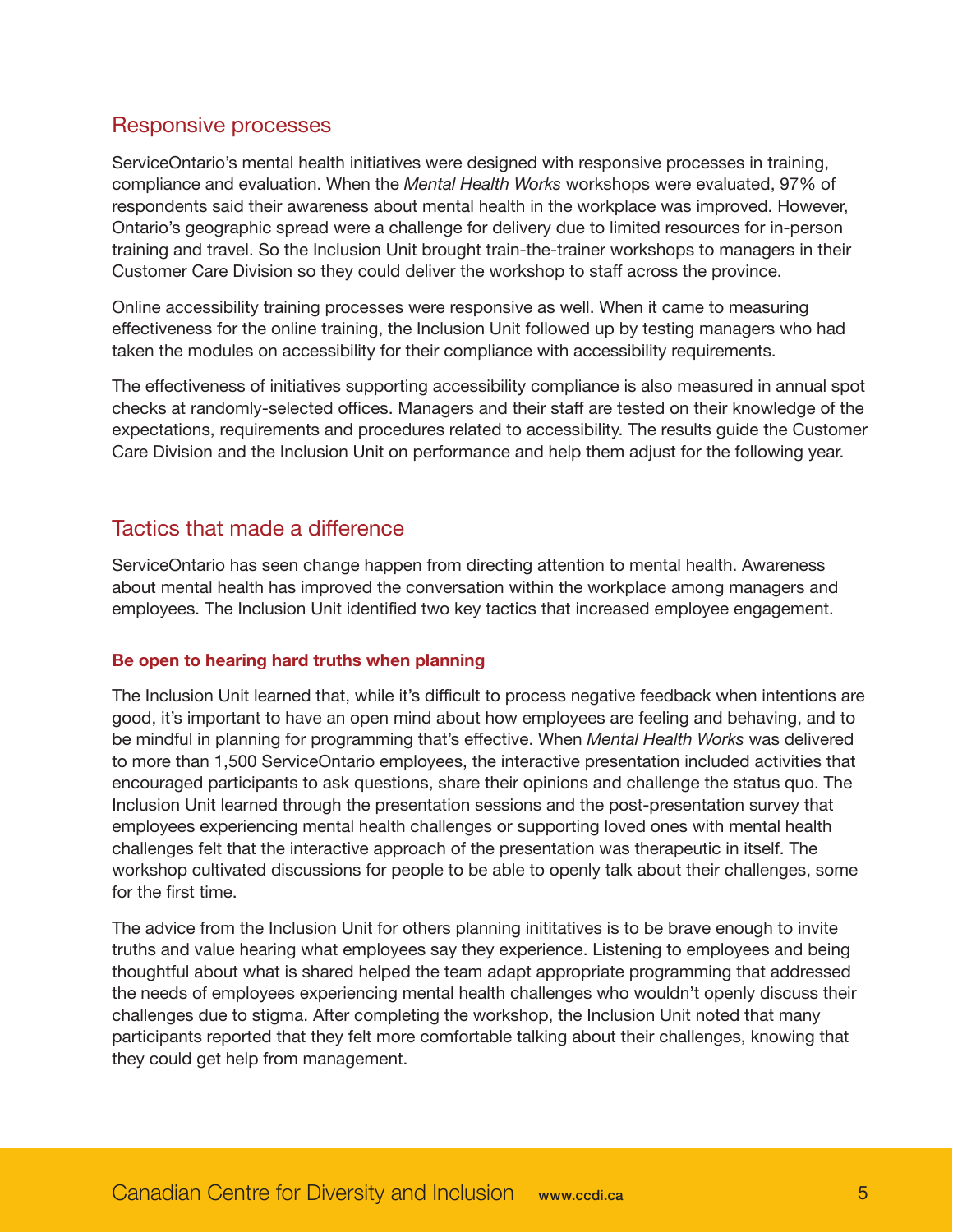#### **Be responsive**

The Inclusion Unit also noted that when employees have shared how they have felt, it's important to demonstrate that what they said has been heard, and to be prepared to act on what people have said. It was as a result of what the Inclusion Unit was hearing from employees, for instance, that Inclusive Leadership training became mandatory for managers.

The Ministry has seen that barriers and challenges for inclusion can be different from one office to another. For workplaces where trust among employees had eroded, workshops on civility in the workplace helped groups move forward on issues of accessibility and inclusion.

### Reduced stigma for mental health

Because of the positive effects of the Inclusion Unit's initiatives, their role has expanded from focusing on mental health within ServiceOntario to all staff across the Ministry of Government and Consumer Services.

ServiceOntario is seeing that improved employee engagement about mental health is helping to evolve how it is addressed in the workplace. They are noticing the stigma gradually lift, which they credit to having brought diversity and inclusion best practices into public service workplaces. The organization has shown that by making it easier to talk about mental health, its workplaces are being transformed with a more inclusive culture to become more welcoming to work at, more productive, with improved service for customers.

Copyright © 2016 Canadian Centre for Diversity and Inclusion. All rights reserved. You are welcome to link to this document on our website, or download it for personal use, or use a quote from this document as long as you include attribution and the page URL. If you intend to use this document for teaching or training or refer to it in another publication, please request permission at mail@ccdi.ca.